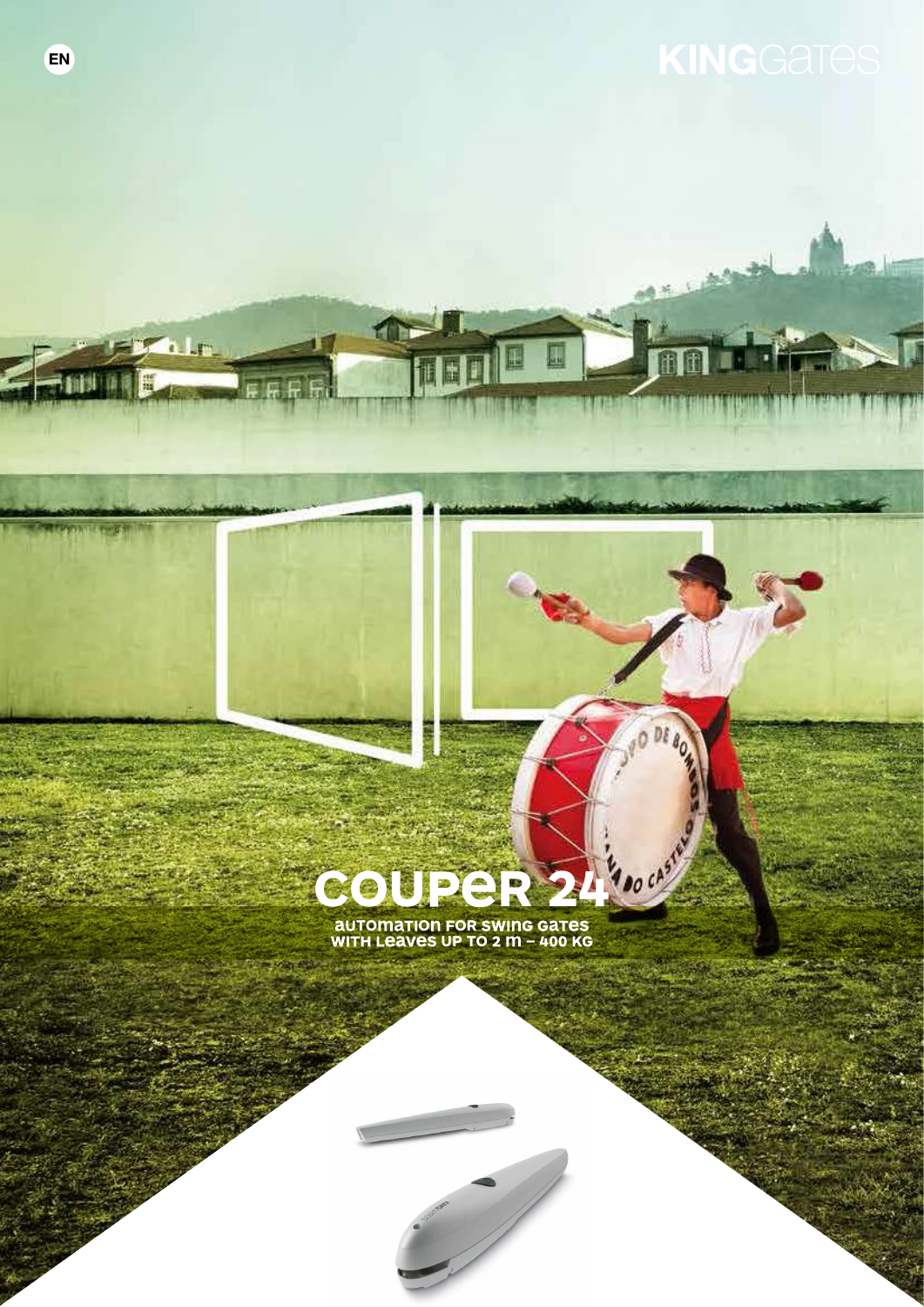## Couper 24

## Automation for swing gates with leaves up to 2 m - 400 kg

#### MECHANICAL **RELIABILITY**

Couper is the ideal automation for swing gates up to 2 m - 400 kg. The mechanical system, inserted into two strong die-cast aluminium frames, is designed to guarantee great performances in any environmental condition.

#### EASY INSTALLATION

Just two cables for the electric connection of Couper. The access to the terminal block, set in the upper part of the operator, simplifies its connection and installation. The regulation of the travel is simple and fast thanks to adjustable mechanical stops.

#### SMART TRADITIONAL **ELECTRONICS**

STARG8 control units radically simplify the installer's job. guaranteeing high levels of performance in terms of safety, time and speed of installation. A single programming method speeds up the activation of the automatic devices and managing maintenance operations becomes simple and practical.







#### 1. CONNECTION COMPARTMENT

Easy and fast to install thanks to its position in the upper part of the operator

2. LIMIT SWITCH Fast regulation of the travel with strong mechanical stop

#### 3. ELECTRONICS

Programming with self-learning function, adjustable functions through dip-switches and regulation of power and speed through trimmers

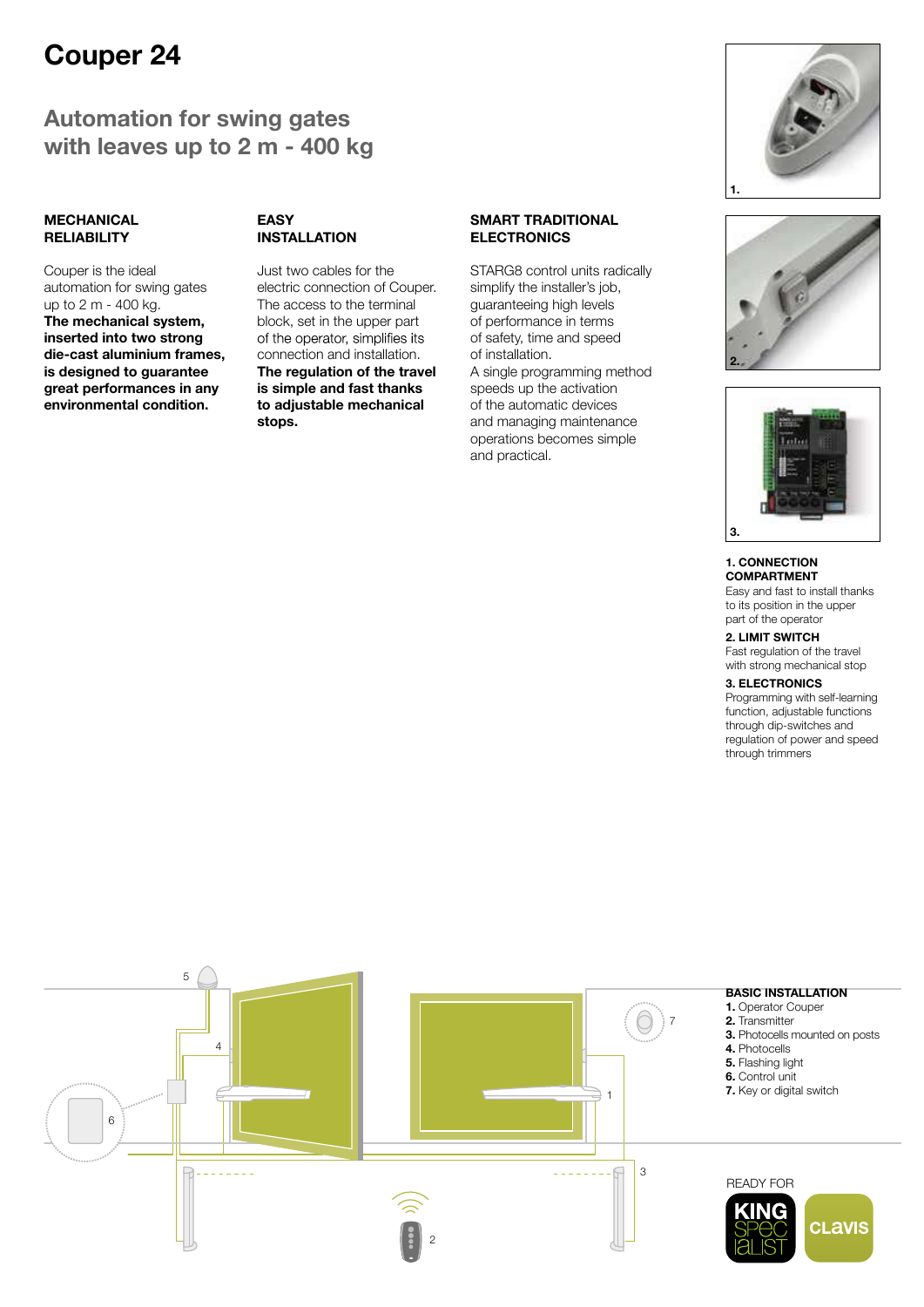

#### TECHNICAL DATA

| Code                            |                | <b>COUPER 24</b> |
|---------------------------------|----------------|------------------|
| Motor supply                    | $(\text{Vdc})$ | 24               |
| Maximum power draw              | (W)            | 85               |
| Speed                           | (m/s)          | 0.018            |
| Force max                       | (N)            | 1500             |
| Working cycle                   | (% )           | 50               |
| Travel (without limit switches) | (mm)           | 320              |
| Protection level                | (IP)           | 44               |
| Operating temperature           | $(^{\circ}C)$  | $-20 \div +55$   |
| Automation weight               | (kg)           | 6                |
| Operator dimensions             | (mm)           | 780x100x104 h    |

24 V version also available for markets with 110 V / 60 Hz mains power supply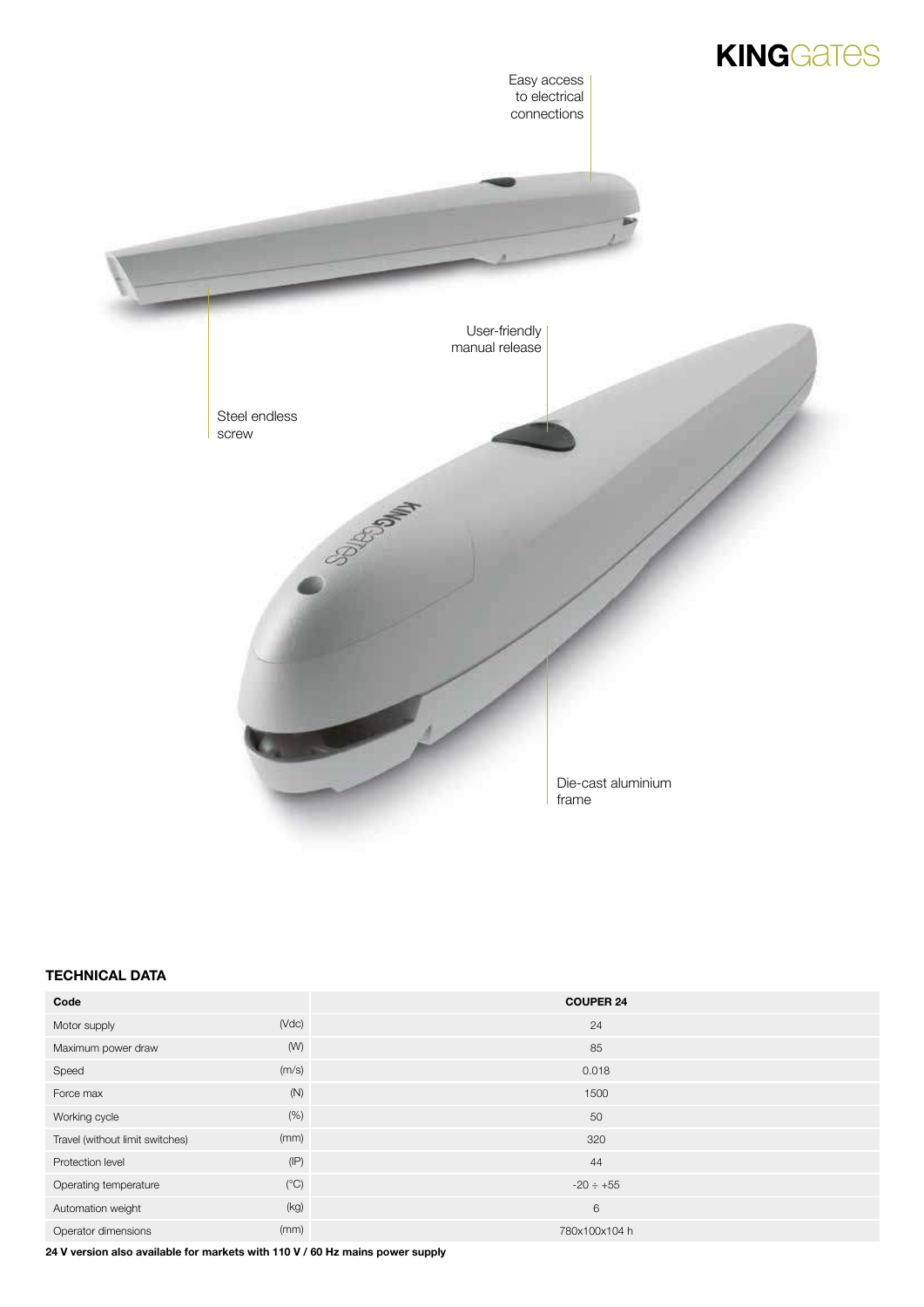#### COUPER 24

| Code      | Motor  | <b>Mechanical stop</b> | <b>Fixing kit</b> | Wing max dimensions |
|-----------|--------|------------------------|-------------------|---------------------|
| Couper 24 | 24 Vdc |                        |                   | 2 m - 400 kg        |

#### COUPER 24 KIT

| Code             | <b>COUPER 24</b> | <b>STARG8 24 BOX</b> | <b>STYLO 4K</b> | <b>IDEA 24 PLUS</b> | <b>VIKY 30</b> | <b>TAB</b> | Wing max<br>dimensions |
|------------------|------------------|----------------------|-----------------|---------------------|----------------|------------|------------------------|
| Couper Kit 24    | $\bullet$ (2)    |                      | $\bullet$ (2)   |                     |                |            | 2 m - 400 kg           |
| Couper Kit 24 LT | $\bullet$ (2)    |                      | $\bullet$ (1)   |                     |                |            | 2 m - 400 kg           |

24 V version also available for markets with 110 V / 60 Hz mains power supply











COUPER 24 STARG8 BOX STYLO 4K VIKY 30 IDEA 24 PLUS



TAB

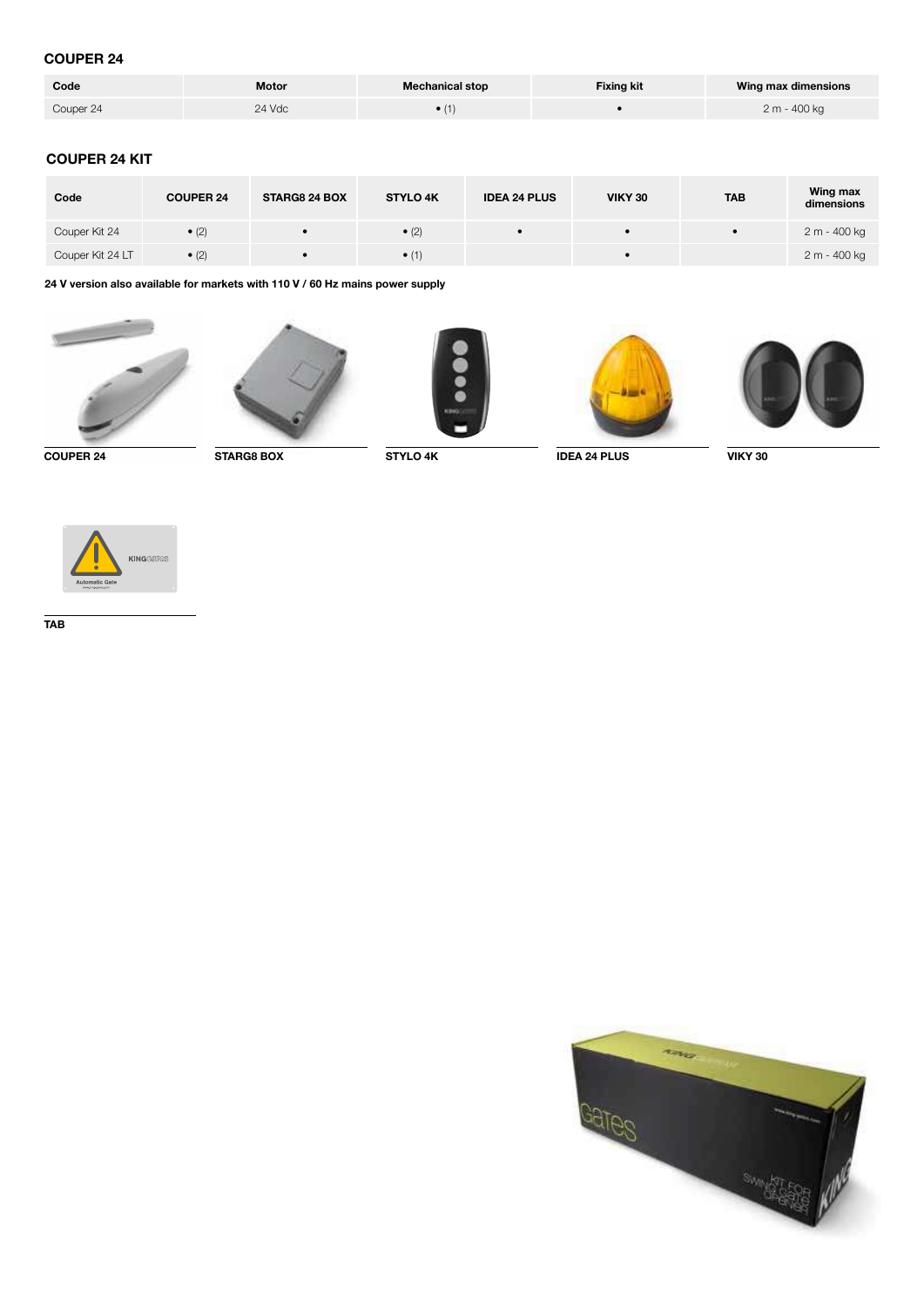## **KINGGATES**



STP 200 Screw-adjustable rear bracket (2 pcs./package)

STA 200 Screw-adjustable

front bracket (2 pcs./package)



BK 200 Adjustable mechanical travel stops (2 pcs./package)



LOCK HO Horizontal electro lock 12 V



LOCK VE **Vertical** electro lock 12 V



**BAT M016** 24 V 1.6 Ah battery



BAT<sub>K3</sub> Battery charge card for BAT M016



**STARG8 24** 24 Vdc spare control unit

#### LIMITS OF USE FOR THE PRODUCT